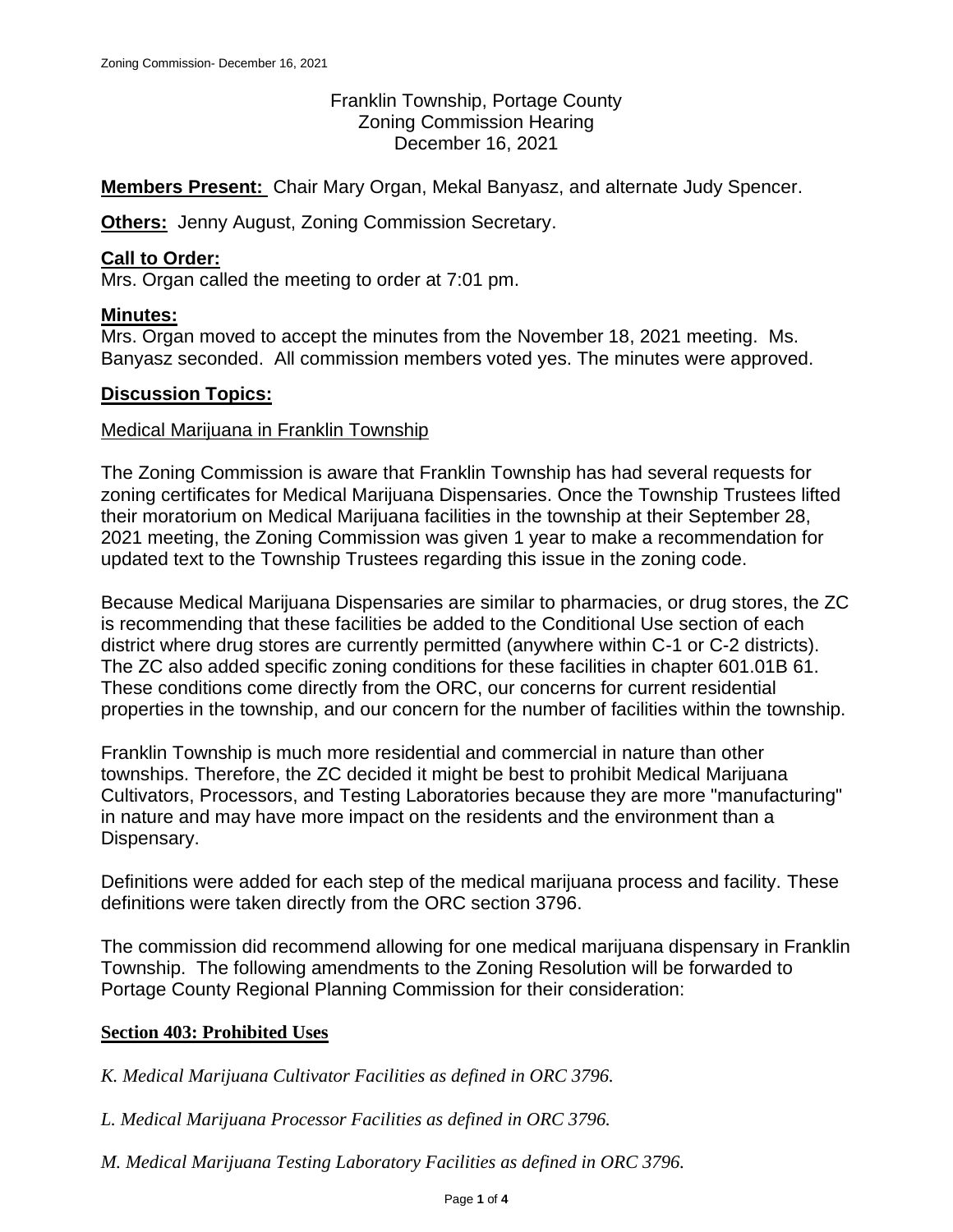# **Sections 312 (R-1/C-1),**

- 312.02 B. Conditionally Permitted Uses
	- 2. Commercial/Professional Services Uses

*h. Medical Marijuana Dispensary, as defined in the ORC 3796, and subject to the provisions of Section 601.01.B subsection 61.*

### **Section 320 (C-1),**

320.02 B. Conditionally Permitted Uses

1. Commercial/Professional Services Uses

*h. Medical Marijuana Dispensary, as defined in the ORC 3796, and subject to the provisions of Section 601.01.B subsection 61.*

### **Section 321 (C-1b),**

321.02 B. Conditionally Permitted Uses

1. Commercial/Professional Services Uses

*h. Medical Marijuana Dispensary, as defined in the ORC 3796, and subject to the provisions of Section 601.01.B subsection 61.*

## **Section 322 (C-1/R-3),**

322.02 B. Conditionally Permitted Uses

2. Commercial/Professional Services Uses

*h. Medical Marijuana Dispensary, as defined in the ORC 3796, and subject to the provisions of Section 601.01.B subsection 61.*

## **Section 323 (C-1/I-1),**

### 323.02 B. Conditionally Permitted Uses

1. Commercial/Professional Services Uses

*h. Medical Marijuana Dispensary, as defined in the ORC 3796, and subject to the provisions of Section 601.01.B subsection 61.*

## **Section 324 (C-2),**

324.02 B. Conditionally Permitted Uses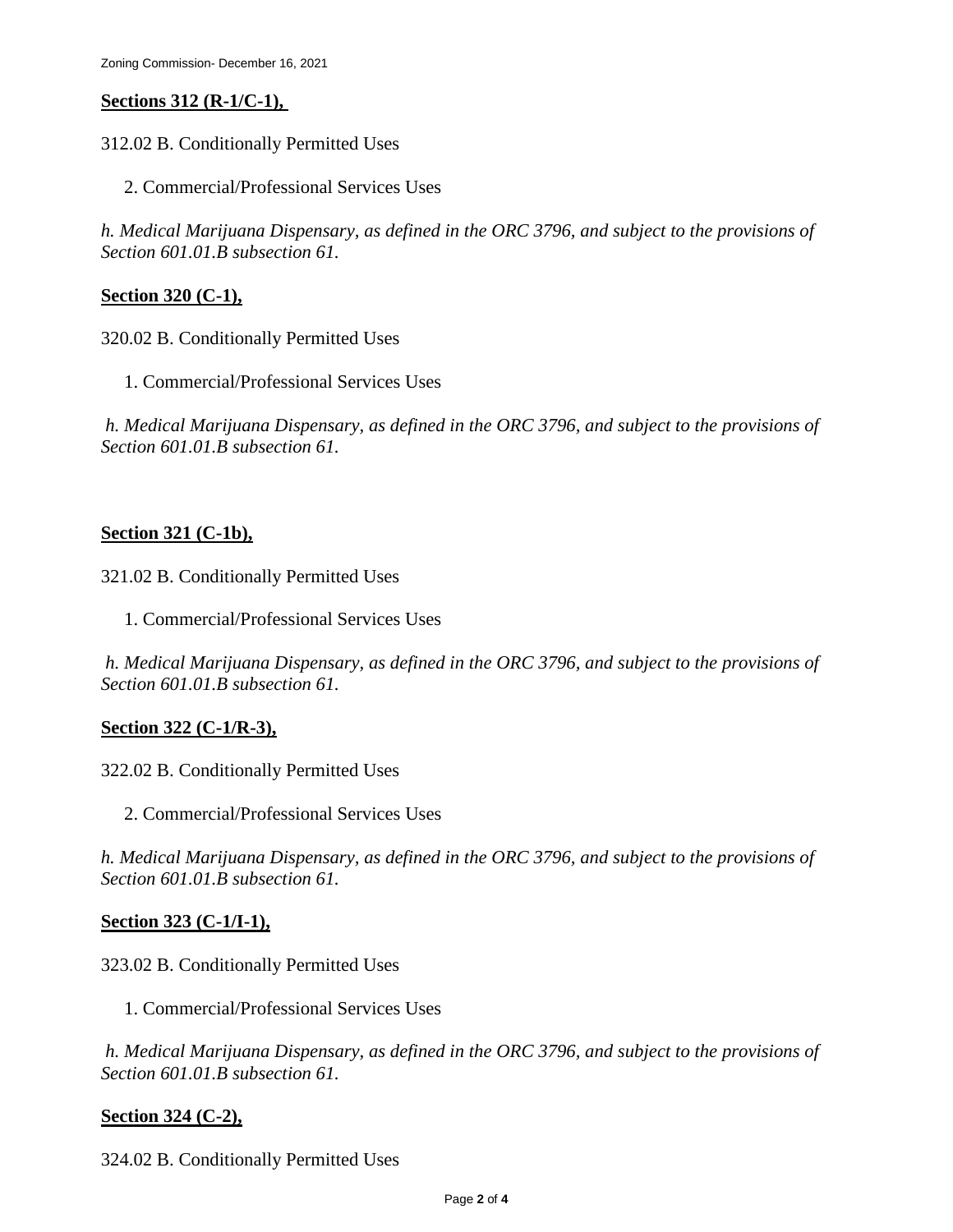1. Commercial/Professional Services Uses

*i. Medical Marijuana Dispensary, as defined in the ORC 3796, and subject to the provisions of Section 601.01.B subsection 61.*

### **Section 332 (I-2/C-2)**

332.02 B. Conditionally Permitted Uses

2. Commercial/Professional Services Uses

*i. Medical Marijuana Dispensary, as defined in the ORC 3796, and subject to the provisions of Section 601.01.B subsection 61.*

### **601.01B Regulations Pertaining to Conditionally Permissible Uses**

*61. Medical Marijuana Dispensaries (page 58 of 58)*

*A. As stated in ORC 3796, dispensaries shall be located at least 500 feet from any school, church, public library, public playground, public park, or opioid treatment facility.*

*B. Such facilities shall be located at least 1000 feet from any property line (front, back or sides) of a parcel of land in any district in which residential use, of any density, is a permitted use.*

*C. Such facilities shall be located at least 1000 feet from any property line (front, back or sides) of a parcel of land currently being used for residential purposes, even if that use is a non-conforming use.*

*D. The number of Medical Marijuana Dispensaries in the township shall be limited to one (1).*

## **In Chapter 13: Definitions**

We would propose adding the following definitions:

- *Medical Marijuana means marijuana that is cultivated, processed, and dispensed, tested possessed or used for medical purposes. ORC 3796.01*
- *Medical Marijuana Cultivate means to grow, harvest, package, and transport medical marijuana pursuant to Chapter 3796. of the Revised Code.*
- *Medical Marijuana Cultivator, as used in Chapter 3796. of the Revised Code, means an entity that has been issued a certificate of operation by the Ohio Department of Commerce to grow, harvest, package, and transport medical marijuana as permitted under Chapter 3796. of the Revised Code. Medical Marijuana Cultivator Facilities (whether growing plants indoors or outdoors) shall be categorized as "manufacturing", never categorized as "agricultural" in nature.*
- *Medical Marijuana Dispensary as used in Chapter 3796. of the Revised Code, means an entity licensed pursuant to sections [3796.04](https://codes.ohio.gov/ohio-revised-code/section-3796.04) and [3796.10](https://codes.ohio.gov/ohio-revised-code/section-3796.10) of the Revised Code and any rules promulgated thereunder to sell medical marijuana to qualifying patients and caregivers.*
- *Medical Marijuana Manufacturer means the process of converting harvested plant material into marijuana extract by physical or chemical means for use as an ingredient in a medical marijuana product.*